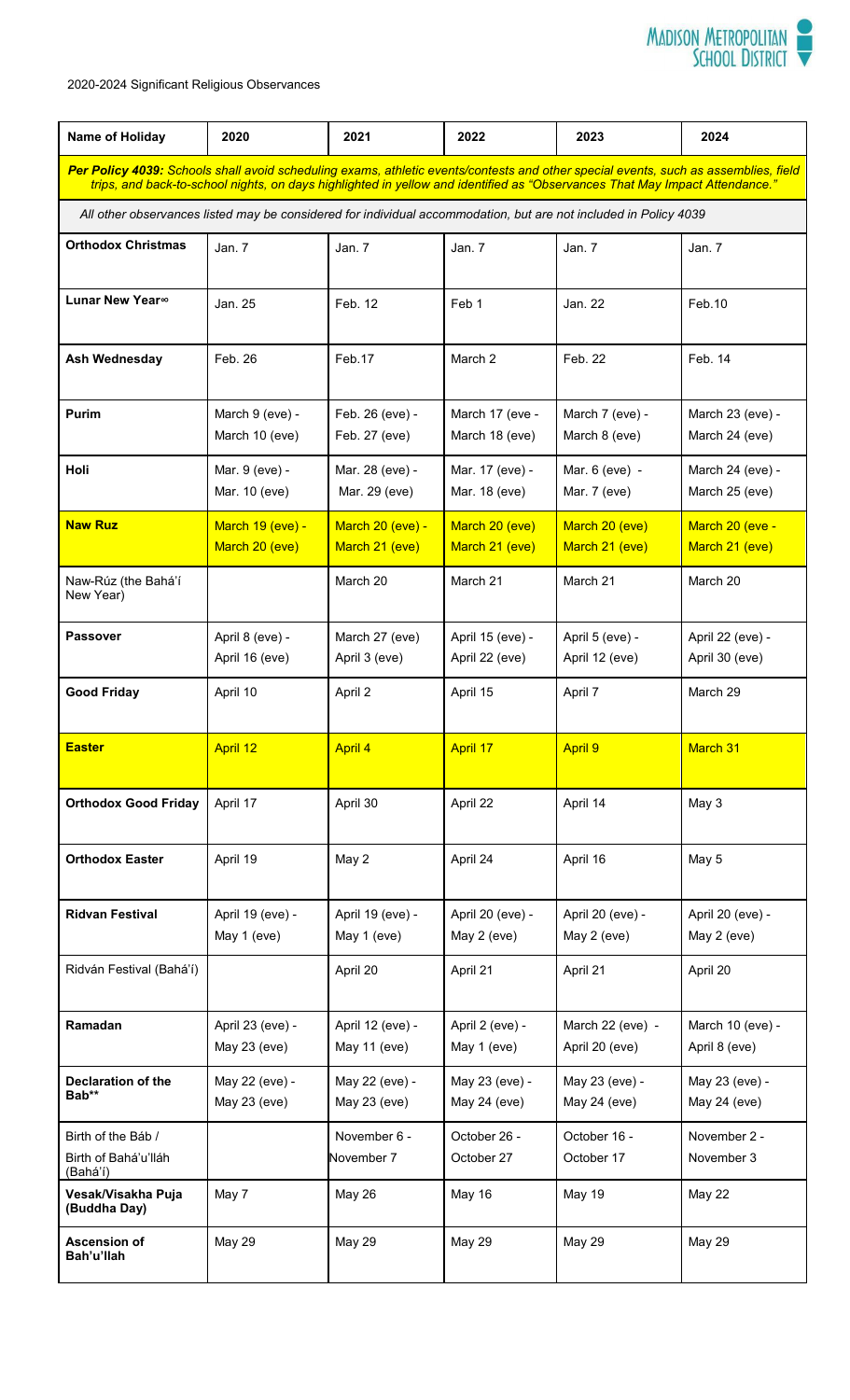| Eid al Fitr*                                         | May 23 (eve) -   | May 13 (eve) -   | May 2 (eve) -    | April 21 (eve) - | April 9 (eve) -  |
|------------------------------------------------------|------------------|------------------|------------------|------------------|------------------|
|                                                      | May 24 (eve)     | May 14 (eve)     | May 3 (eve)      | April 22 (eve)   | April 10 (eve)   |
| <b>Shavuot</b>                                       | May 28 (eve) -   | May 16 (eve) -   | June 4 (eve) -   | May 25 (eve) -   | June 11 (eve) -  |
|                                                      | May 30 (eve)     | May 17 (eve)     | June 5 (eve)     | May 26 (eve)     | June 13 (eve)    |
| Eid al-Adha*                                         | July 30 (eve) -  | July 20 (eve) -  | $July 9 (eve) -$ | June 28 (eve) -  | June 16 (eve) -  |
|                                                      | July 31 (eve)    | July 21 (eve)    | July 10 (eve)    | June 29 (eve)    | June 17 (eve)    |
| Rosh Hashanah                                        | Sept. 18 (eve) - | Sept. 6 (eve) -  | Sept. 25 (eve) - | Sept. 15 (eve) - | Oct. 2 (eve) -   |
|                                                      | Sept. 20 (eve)   | Sept. 8 (eve)    | Sept. 27 (eve)   | Sept. 17 (eve)   | Oct. 4 (eve)     |
| Yom Kippur                                           | Sept. 27 (eve) - | Sept. 15 (eve) - | Oct. 4 (eve) -   | Sept. 24 (eve) - | Oct. 11 (eve) -  |
|                                                      | Sept. 28 (eve)   | Sept. 16 (eve)   | Oct. 5 (eve)     | Sept. 25 (eve)   | Oct. 12 (eve)    |
| <b>Sukkot</b>                                        | Oct. 2 (eve) -   | Sept. 20 (eve) - | Oct. 9 (eve) -   | Sept. 29 (eve) - | Oct. 16 (eve) -  |
|                                                      | Oct. 9 (eve)     | Sept. 27 (eve)   | Oct. 16 (eve)    | Oct. 6 (eve)     | Oct. 23 (eve)    |
| <b>Shemini Atzeret</b>                               | Oct. 9 (eve) -   | Sept. 27 (eve) - | Oct. 16 (eve) -  | Oct. 6 (eve) -   | Oct. 23 (eve) -  |
|                                                      | Oct. 10 (eve)    | Sept. 28 (eve)   | Oct. 17 (eve)    | Oct. 7 (eve)     | Oct. 25 (eve)    |
| <b>Simchat Torah</b>                                 | Oct. 10 (eve) -  | Sept. 28 (eve) - | Oct. 17 (eve) -  | Oct. 7 (eve) -   | Oct. 24 (eve) -  |
|                                                      | Oct. 11 (eve)    | Sept. 29 (eve)   | Oct. 18 (eve)    | Oct. 8 (eve)     | Oct. 25 (eve)    |
| Birth of Bab*                                        | Oct. 17 (eve) -  | Oct. 19 (eve) -  | Oct. 25 (eve) -  | Oct. 25 (eve) -  | Nov. 1 (eve)     |
|                                                      | Oct. 18 (eve)    | Oct. 20 (eve)    | Oct. 26 (eve)    | Oct. 26 (eve)    | Nov. 2 (eve)     |
| <b>Bandi Chhod Divas</b>                             | Nov. 14          | Nov. 4           | Oct. 24          | Nov. 12          | Oct. 31          |
| Gurpurab of Guru Nanak <sup> Nov. 30</sup><br>Dev Ji |                  | Nov. 19          | Nov. 8           | <b>Nov. 27</b>   | Nov. 15          |
| Vaisakhi                                             | April 13         | April 13         | April 14         | April 14         | April 13         |
| Diwali/Deepavali                                     | Nov. 14          | Nov. 4           | Oct. 24          | Nov. 9           | Nov. 1           |
| Birth of Baha'u'llah*                                | Oct. 18 (eve) -  | Nov. 11 (eve) -  | Nov. 11 (eve) -  | Nov. 26 (eve) -  | Nov. 2 (eve)     |
|                                                      | Oct. 19 (eve)    | Nov. 12 (eve)    | Nov. 12 (eve)    | Nov. 27 (eve)    | Nov. 3 (eve)     |
| <b>Hanukkah</b>                                      | Dec. 10 (eve) -  | Nov. 28 (eve) -  | Dec. 18 (eve) -  | Dec. 7 (eve) -   | Dec. 25 (eve) -  |
|                                                      | Dec. 18 (eve)    | Dec. 6 (eve)     | Dec. 26 (eve)    | Dec. 15 (eve)    | Jan. 2 (eve)     |
| <b>Christmas</b>                                     | Dec. 25          | Dec. 25          | Dec. 25          | Dec. 25          | Dec. 25          |
| Kwanzaa                                              | Dec. 26 - Jan. 1 | Dec. 26 - Jan. 1 | Dec. 26 - Jan. 1 | Dec. 26 - Jan. 1 | Dec. 26 - Jan. 1 |

Many religions and cultures follow various traditional calendar systems that are based on the phases of the moon, with or without occasional adjustments for the solar cycle. Therefore, international standard calendar (Gregorian calendar) dates for these observances will differ from year to year. In addition, calculation of specific dates may vary by geographical location and according to different sects within a given religion.

\*Islamic holy day observances are based on the lunar cycle, and may vary by 1-2 days from what is predicted. ∞Also referred to as Chinese New Year; however, lunar new year is celebrated in many other cultures. **MMSD Religious Holiday Calendar Document**

Knowledge about the religious heritages of our community promotes understanding among families, students, and school staff, and it also raises awareness of circumstances in which school staff may be approached by a student or family with a request for religious accommodations. As part of the District's commitment to honor the diverse religious faiths of our students and staff, the information included in the Religious Holiday Calendar Document is intended to serve the following purposes:

- To inform administrators and teachers about the diverse religious practices of their students and staff
- To increase staff awareness of major religious observances within each religious tradition that may cause significant numbers of absences from curricular and instructional activities, with the understanding that individuals within each faith community may or may not follow all the prescribed rituals in the manner presented in the calendar
- To advise administrators and teachers of Board Policy 4039, which requires accommodations for a student's sincerely held religious beliefs

Historically, the MMSD's Religious Holiday Calendar has not been intended to provide an exhaustive list of the diverse array of religious beliefs and practices in existence. The religions included in the calendar represent predominant faith communities of students within the Madison community. Representatives from these faith communities have advised MMSD regarding the religious holiday observances that are most likely to give rise to a need for accommodations. The District is always open to including other religious traditions on the calendar in order to fulfill the calendar's educational purpose.

In the event that conflict does occur between a school schedule and a student's religious observance, there is a specific Board of Education Policy (Policy 4039) that addresses academic accommodations for a student's sincerely held religious beliefs. A copy of the complete Policy is available at <http://boeweb.madison.k12.wi.us/policies/4039>[.](http://boeweb.madison.k12.wi.us/policies/4039) As stated in Policy 4039, students or parents/guardians in need of religious accommodation for religious beliefs should contact either the